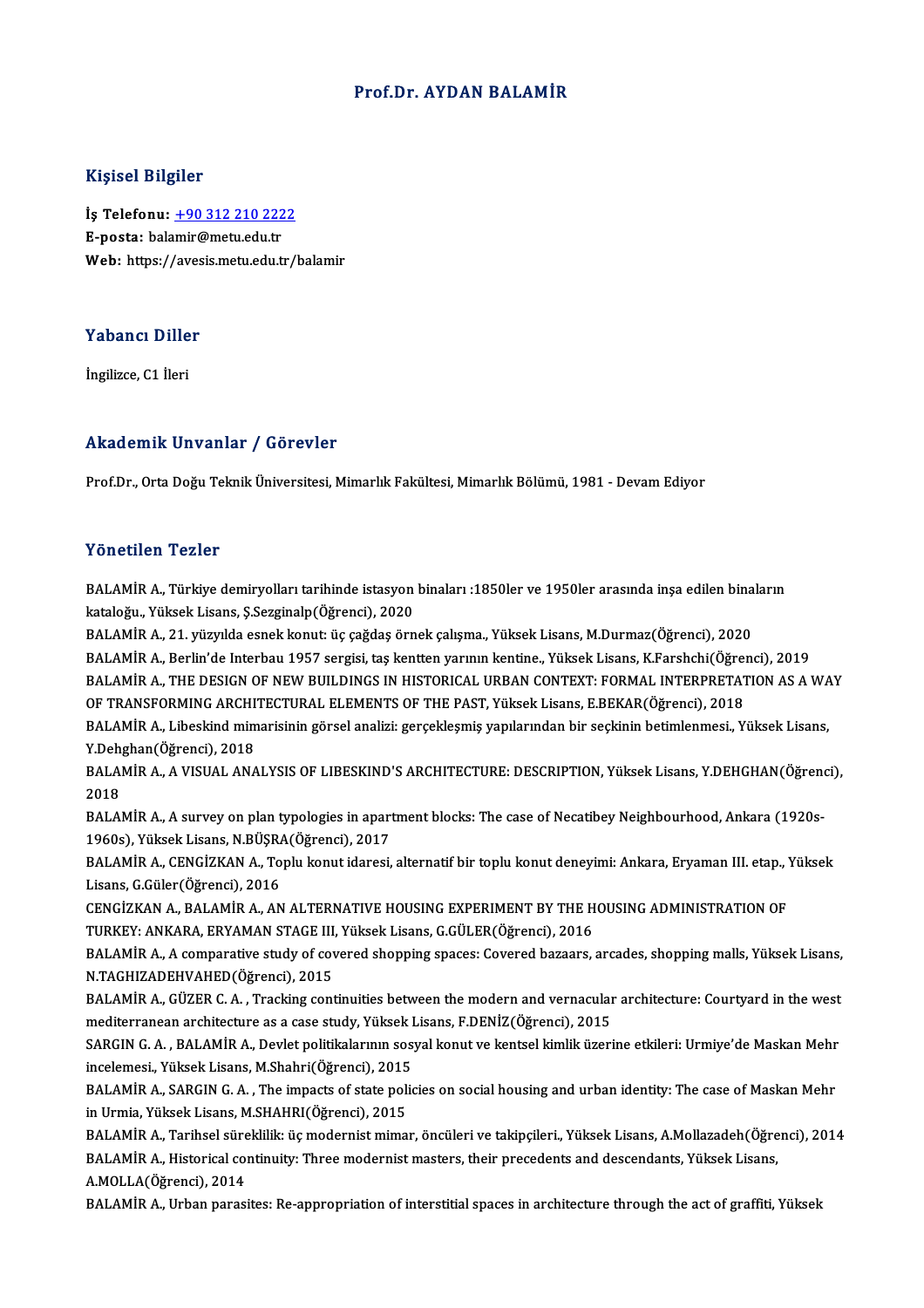Lisans, S.YILDIRIM(Öğrenci), 2013<br>PALAMİR A, PEKER A, IL, Use ef tr

Lisans, S.YILDIRIM(Öğrenci), 2013<br>BALAMİR A., PEKER A. U. , Use of traditional elements in contemporary mosque architecture in Turkey, Yüksek Lisans,<br>Ö ÜREV(Öğrensi), 2010 Lisans, S.YILDIRIM(Öğre<br>BALAMİR A., PEKER A. U<br>Ö.ÜREY(Öğrenci), 2010<br>BALAMİR A., Erom <sup>2</sup>odu BALAMİR A., PEKER A. U. , Use of traditional elements in contemporary mosque architecture in Turkey, Yüksek Lisans<br>Ö.ÜREY(Öğrenci), 2010<br>BALAMİR A., From ?advertising architecture? to ?media façade?: Communication through

Ö.ÜREY(Öğrenci), 2010<br>BALAMİR A., From ?advertising architecture? to ?media façade?: Communication through digital display skin, Yüksek<br>Lisans, E.AYDOĞAN(Öğrenci), 2009 BALAMİR A., From ?advertising architecture? to ?media façade?: Communication through digital display skin, Yüksek<br>Lisans, E.AYDOĞAN(Öğrenci), 2009<br>BALAMİR A., Design guidelines for special education schools for children wi

Lisans, E.AYDOĞAN(Öğrenci), 2009<br>BALAMİR A., Design guidelines for special education schools for ch<br>Special Education School, Yüksek Lisans, Z.ÖKTEM(Öğrenci), 2009<br>RALAMİR A. Avyarding arebitecture in Turkeyy National areb Special Education School, Yüksek Lisans, Z.ÖKTEM(Öğrenci), 2009

BALAMİR A., Awarding architecture in Turkey: National architecture exhibition and awards program, Yüksek Lisans,<br>N,DURMAZ(Öğrenci), 2009 BALAMİR A., Awarding architecture in Turkey: National architecture exhibition and awards program, Yükse<br>N.DURMAZ(Öğrenci), 2009<br>BALAMİR A., "Reklam Mimarlığı'ndan" "Medya Cephesi'ne : dijital gösteri kabuğuyla iletişim., Y

N.DURMAZ(Öğrenci), 2009<br>BALAMİR A., "Reklam Mima<br>E.Aydoğan(Öğrenci), 2009<br>BALAMİB A. An inquiry on BALAMİR A., "Reklam Mimarlığı'ndan" "Medya Cephesi'ne : dijital gösteri kabuğuyla iletişim., Yüksek Lisans,<br>E.Aydoğan(Öğrenci), 2009<br>BALAMİR A., An inquiry on the limits of multidisciplinary collaboration in design: Archit

E.Aydoğan(Öğrenci), 2009<br>BALAMİR A., An inquiry on the limits of multidisciplinary collaboration in design: Architectural competitions, Yüksek<br>Lisans, G.ERDEM(Öğrenci), 2005 BALAMİR A., An inquiry on the limits of multidisciplinary collaboration in design: Architectural compet<br>Lisans, G.ERDEM(Öğrenci), 2005<br>BALAMİR A., Regenerating the historical fabric: A proposal for a hybrid infill in Mardi

Lisans, G.ERDEM(Öğrenci),<br>BALAMİR A., Regenerating<br>M.KAYASÜ(Öğrenci), 2005<br>BALAMİR A. Təribi dolunu BALAMİR A., Regenerating the historical fabric: A proposal for a hybrid infill in Mardin, Yüksek Lisans,<br>M.KAYASÜ(Öğrenci), 2005<br>BALAMİR A., Tarihi dokunun yenilenmesi : Mardin'de bir melez dolgu önerisi, Yüksek Lisans, M.

M.KAYASÜ(Öğrenci), 2005<br>BALAMİR A., Tarihi dokunun yenilenmesi : Mardin'de bir melez dolgu önerisi, Yüksek Lisans, M.Kayasü(Öğrenci), 2<br>BALAMİR A., Comparative study of the structure of traditional timber housıng in Turkey BALAMİR A., Tarihi dokunun ye<br>BALAMİR A., Comparative study<br>S.MATSUSHİTA(Öğrenci), 2004<br>BALAMİB A., Redevelarment nr BALAMİR A., Comparative study of the structure of traditional timber housing in Turkey and Japan, Yüksek Lisans,<br>S.MATSUSHİTA(Öğrenci), 2004<br>BALAMİR A., Redevelopment processes of inner-city projects and architectural tran

S.MATSUSHİTA(Öğrenci), 2004<br>BALAMİR A., Redevelopment processes of inner-city projects and architectural transformation in metropolitan c<br>centers by the late 20th century: The case of Berlin after reunification, Yüksek Lis BALAMİR A., Redevelopment processes of inner-city projects and architectural transformation in metropolitan city<br>centers by the late 20th century: The case of Berlin after reunification, Yüksek Lisans, S.SELCEN(Öğrenci), 2 centers by the late 20th century: The case of Berlin after reunification, Yüksek Lisans, S.SELCEN(Öğrenci), 2003<br>BALAMİR A., Design and production of industrialized houses prototype house design in the post-earthquake peri

BALAMİR A., Design and production of industrialized houses prototype house design in the post-earthquake period.,<br>Yüksek Lisans, E.Aydın(Öğrenci), 2002<br>BALAMİR A., Design and production of industrialized houses. Prototype Yüksek Lisans, E.Aydın(Öğrenci), 2002<br>BALAMİR A., Design and production of in<br>Yüksek Lisans, E.AYDIN(Öğrenci), 2002<br>CENCİZKAN A. BALAMİR A. Bethinking BALAMİR A., Design and production of industrialized houses. Prototype house design in the post earthquake period,<br>Yüksek Lisans, E.AYDIN(Öğrenci), 2002<br>CENGİZKAN A., BALAMİR A., Rethinking the urban block in Turkey: A stud

Yüksek Lisans, E.AYDIN(Öğrenci), 2002<br>CENGİZKAN A., BALAMİR A., Rethinking the urban block in<br>perimeter housing, Yüksek Lisans, B.GÜL(Öğrenci), 2002<br>PALAMİR A. Contemporary mosque arebitecture in Turk CENGİZKAN A., BALAMİR A., Rethinking the urban block in Turkey: A study with reference to siedlung typ<br>perimeter housing, Yüksek Lisans, B.GÜL(Öğrenci), 2002<br>BALAMİR A., Contemporary mosque architecture in Turkey, Yüksek L

perimeter housing, Yüksek Lisans, B.GÜL(Öğrenci), 2002<br>BALAMİR A., Contemporary mosque architecture in Turkey, Yüksek Lisans, T.IŞIKYILDIZ(Öğrenci), 2000<br>BALAMİR A., The Effects of cultural democratisation movement on the Turkey,YüksekLisans,T.VURAL(Öğrenci),1999 BALAMİR A., The Effects of cultural democratisation movement on the architecture of culture centers in the wor<br>Turkey, Yüksek Lisans, T.VURAL(Öğrenci), 1999<br>BALAMİR A., Tectonics of minimalism in contemporary architecture,

Turkey, Yüksek Lisans, T.VURAL(Öğrenci), 1999<br>BALAMİR A., Tectonics of minimalism in contemporary architecture, Yüksek Lisans, D.ÜLGÜRAY(Öğrenci), 1999<br>BALAMİR A., Compositional principles in classical, modern and postmode BALAMİR A., Tectonics of minimalism in contemporary architecture, Yüksek Lisans, D.ÜLGÜRAY(Öğrenci), 1<br>BALAMİR A., Compositional principles in classical, modern and postmodern languages of architecture : a cas<br>mass and faç BALAMİR A., Compositional principles in classical, modern and postmodern languages of architecture : a case st<br>mass and façade compositions of apartment buildings in Ankara, Yüksek Lisans, Z.Korkmaz(Öğrenci), 1997<br>BALAMİR

mass and façade compositi<br>BALAMİR A., Designing nev<br>Z.Durmuş(Öğrenci), 1997<br>BALAMİR A. Anakysis of ur BALAMİR A., Designing new buildings in old settlements : a case study in Datça Mahallesi, Muğla, Yüksek Lisans,<br>Z.Durmuş(Öğrenci), 1997<br>BALAMİR A., Analysis of urban and architectural visions in recent science fiction film

2.Duri<br>BALA<br>1997<br>BALA BALAMİR A., Analysis of urban and architectural visions in recent science fiction films, Yüksek Lisans,<br>1997<br>BALAMİR A., Designing new buildings in old settlements: A case study in Datça -Muğla, Yüksek Lisans,<br>7 DUPMUS(Öğr

1997<br>BALAMİR A., Designing new buildings in old settlements: A case study in Datça -Muğla, Yüksek Lisans,<br>Z.DURMUŞ(Öğrenci), 1997 BALAMİR A., Designing new buildings in old settlements: A case study in Datça -Muğla, Yüksek Lisans,<br>Z.DURMUŞ(Öğrenci), 1997<br>BALAMİR A., Compositional principles in classical, modern and postmodern Inguages of architecture

Z.DURMUŞ(Öğrenci), 1997<br>BALAMİR A., Compositional principles in classical, modern and postmodern Inguages of architecture: A Case<br>mass and facde compositions of apartment buildings in Ankara, Yüksek Lisans, Z.KORKMAZ(Öğren BALAMİR A., Compositional principles in classical, modern and postmodern Inguages of architecture: A Case studies<br>mass and facde compositions of apartment buildings in Ankara, Yüksek Lisans, Z.KORKMAZ(Öğrenci), 1997<br>BALAMİ

mass and facde compositions of apartment buildings in Ankara, Yüksek Lisans,<br>BALAMİR A., Architecture and fashion: Indices of the Turkish westernization p<br>fashionable in hotel architecture, Yüksek Lisans, E.SAVAŞKAN(Öğrenc BALAMİR A., Architecture and fashion: Indices of the Turkish westernization process throught the study of the<br>fashionable in hotel architecture, Yüksek Lisans, E.SAVAŞKAN(Öğrenci), 1996<br>BALAMİR A., Architecture and fashion

fashionable in hotel architecture, Yüksek Lisans, E.SAVAŞKAN(Öğrenci), 1996<br>BALAMİR A., Architecture and fashion: indices of the Turkish westernization process through the study of the<br>'fashionable' in hotel architecture, BALAMİR A., Architecture and fashion: indices of the Turkish westernization process through the study of the<br>'fashionable' in hotel architecture, Yüksek Lisans, E.Savaşkan(Öğrenci), 1996<br>BALAMİR A., A study on the environm

'fashionable' in hotel are<br>BALAMİR A., A study on<br>M.Çetin(Öğrenci), 1995<br>BALAMİB A. A Study on BALAMİR A., A study on the environmental quality problem in collective housing settlements in Turkey, Yüksek Lisans<br>M.Çetin(Öğrenci), 1995<br>BALAMİR A., A Study on the environmental quality problem in collective housing sell

M.Çetin(Öğrenci), 1995<br>BALAMİR A., A Study on t<br>M.ÇETİN(Öğrenci), 1995<br>BALAMİR A. Sosial sultur BALAMİR A., A Study on the environmental quality problem in collective housing sellements in Turkey, Yüksek Lisans,<br>M.ÇETİN(Öğrenci), 1995<br>BALAMİR A., Social cultural and architectural meaning of museum institution in rela

in history - Proposal for a museum project at Dikmen valley -, Yüksek Lisans, L.Çiğdem(Öğrenci), 1990

BALAMİR A., Social, cultural and architectural meaning of measum institution in relation with its conceptual backgrounds